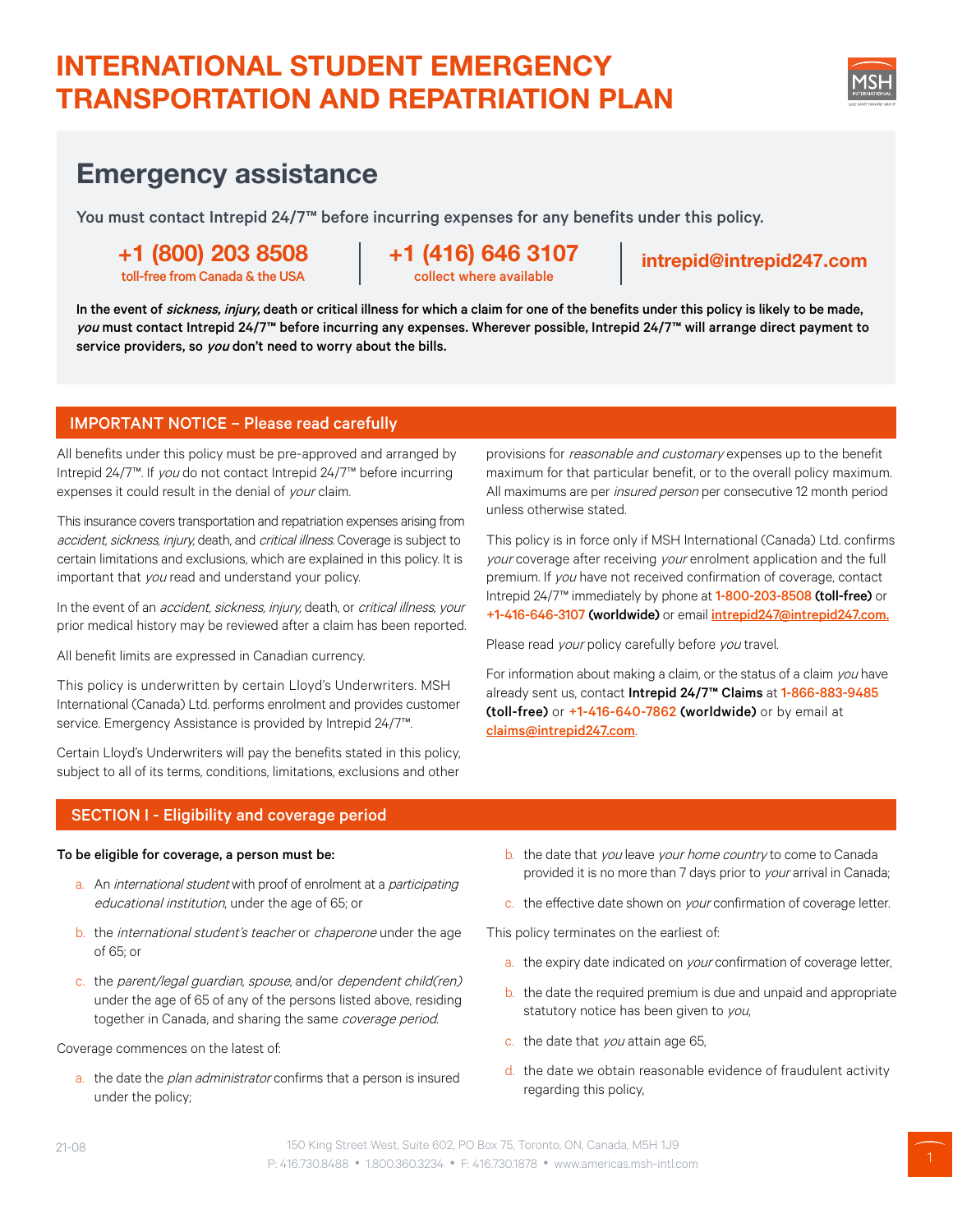- e. the date that you permanently return to your home country,
- f. 60 days after the date from which a participating educational institution no longer considers you active in their program whether that be through removal or voluntary departure (not applicable if you graduate from the participating educational institution),
- g. 60 days after the date you no longer meet the eligibility requirements under SECTION I – ELIGIBILITY AND COVERAGE PERIOD (not applicable if you graduate from the participating educational institution).

School breaks and travel outside Canada during the *coverage period* are valid provided at least 51% of the *coverage period* is spent in Canada. Coverage for travel to the USA is limited to a maximum of 30 days per visit and cannot exceed 49% of the coverage period.

Visits to your home country are permitted, however, coverage will be suspended and expenses will not be covered, nor premiums refunded while in your home country.

#### Extended Coverage After Termination

If you are hospitalized on the last day of this policy's coverage period for an eligible sickness, injury, or critical illness, coverage will be automatically extended for up to 30 days without additional premiums. Coverage for the same sickness, injury, or critical illness for which you were initially hospitalized, will be extended for an additional 72 hours after you are discharged from the *hospital* to facilitate your return to your home country.

Coverage is automatically extended for up to 72 hours in the event you missed your scheduled return to your home country due to a delay caused by the *common carrier* in which you are a passenger.

## SECTION II - Benefits

The *insurer* will reimburse to the claimant the *reasonable and customary* costs incurred during the coverage period for eligible expenses, up to the benefit maximums listed below and to the policy maximum listed on the confirmation of coverage per insured person subject to all limitations, exclusions and other provisions of the policy.

### 1. Air Transportation This benefit must be pre-approved and arranged by Intrepid 24/7™

The actual expenses incurred up to the policy maximum per coverage period for the cost of one-way economy airfare on a commercial flight via the most direct route including the cost for additional seats to accommodate a stretcher if required, to return you to your home country following:

- a. Your sickness or injury if transportation to your home country is deemed medically necessary by your attending physician, or
- b. Your diagnosis with a *terminal illness* or critical illness.
- 2. Repatriation This benefit must be pre-approved and arranged by Intrepid 24/7™

In the event of your death, up to the policy maximum for the actual expenses incurred for:

- a. the preparation of remains and transportation (including a standard shipping container) to your city of residence in your home country; or
- b. cremation or burial at the place of death.

The cost of the casket, urn and funeral is not covered.

## 3. Return of Family This benefit must be pre-approved and arranged by Intrepid 24/7™

In the event that you are returned to your home country under the Air Transportation benefit or Repatriation benefit, the actual expenses incurred, up to a maximum limit of \$5,000, for:

a. economy airfare to return accompanying *dependent children* and spouse to their home country, and

- b. return economy airfare, commercial accommodation and meals, for an escort for unaccompanied *dependent children* under the age of 16.
- 4. Identification This benefit must be pre-approved and arranged by Intrepid 24/7™

In the event of your death, if identification of your body is requested by the police or a similar law enforcement agency prior to repatriation, the actual expenses incurred for up to two (2) immediate family members for:

- a. round-trip travel by the most direct and economical route up to a maximum of \$5,000 to identify your body; and
- b. commercial accommodation and meals up to \$250 per day to a maximum of \$2,500 per immediate family member.

#### 5. Transportation to Bedside This benefit must be pre-approved and arranged by Intrepid 24/7™

Up to a maximum of \$5,000 for single round-trip economy airfare by the most direct and economical route plus up to \$150 per day to a maximum of \$1,500 for the reasonable commercial living expenses for up to two (2) immediate family members to be with you if you are hospitalized as the result of a covered emergency and the attending physician provides written certification that the situation was serious enough to warrant the visit.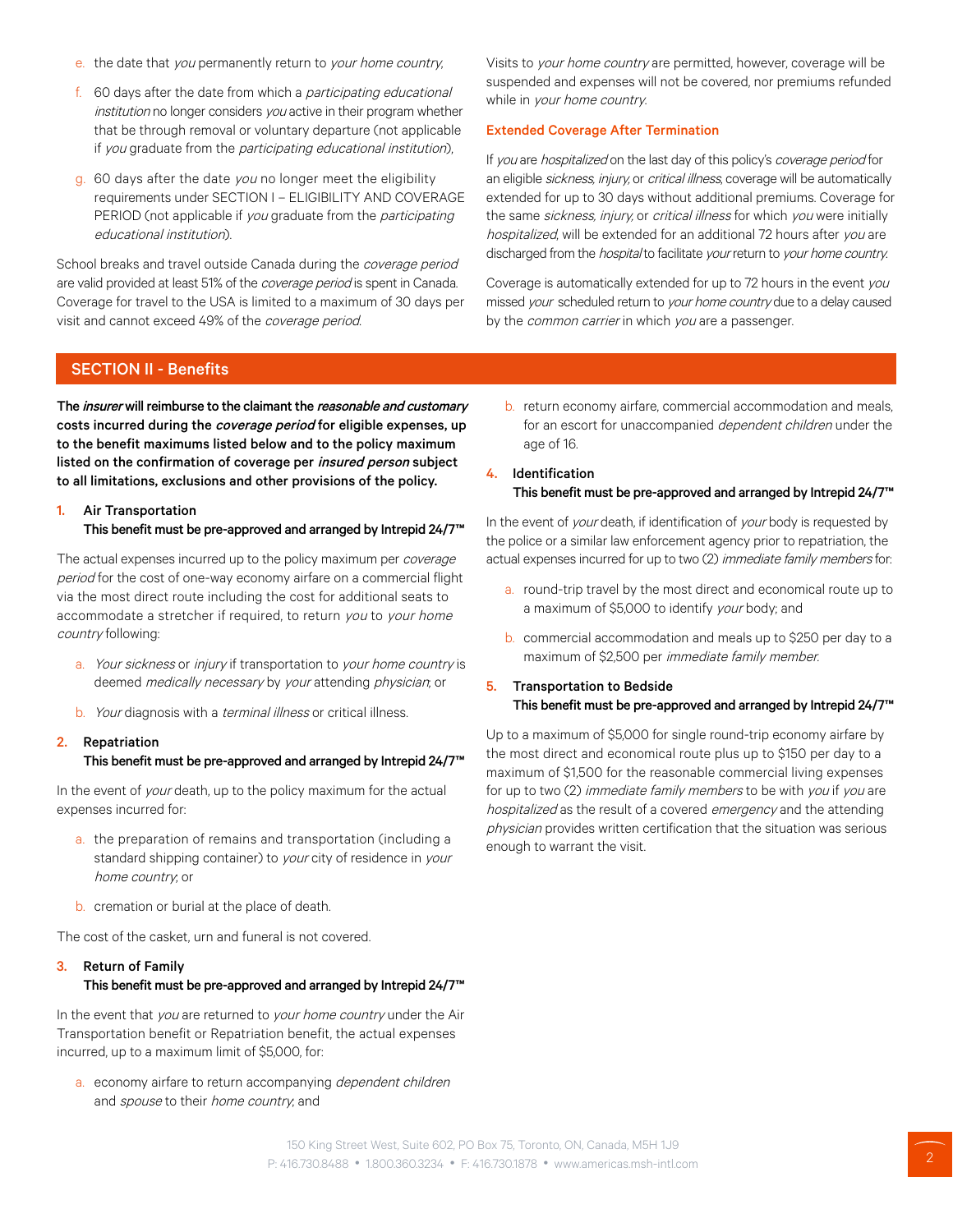## SECTION III - Exclusions

#### This policy does not cover losses or expenses related in whole or in part, directly or indirectly to any of the following:

- 1. Any sickness, injury or medical condition that was not stable in the 90 days prior to the effective date. In the event of your death, this exclusion will not apply to coverage under Section II, item 2 Repatriation and item 4 Identification;
- 2. Injury received while you are participating in any manoeuvres or training exercises of the armed forces, national guard or organized reserve corps of any country or international authority;
- 3. Routine pre-natal care; *your* pregnancy or childbirth or complications thereof when they happen in the 9 weeks before or after the expected date of delivery; your child born during your trip;
- 4. Elective, dental, plastic, or cosmetic surgery;
- 5. Any sickness or injury if at the time of the sickness or injury, you are under the influence of drugs, alcohol or other intoxicants in contravention of any law (unless administered on, and in strict accordance with, the advice of a legally qualified *physician*). In the event of your death this exclusion will not apply to coverage under Section II, item 2 Repatriation and item 4 Identification;
- 6. Treatment or services that contravene any GHIP plan in Canada;
- 7. Suicide or any attempt at suicide, intentionally self-inflicted *injury* or any attempt at intentionally self-inflicted *injury*. In the event of your death this exclusion will not apply to coverage under Section II, item 2 Repatriation and item 4 Identification;
- 8. An act, attempted act or omission taken or made by you, or an act, attempted act or omission taken or made with your consent, for the purposes of interrupting the blood flow to your brain or to cause asphyxiation to you whether or not with intent to cause harm;
- 9. An act of declared or undeclared war, civil war, rebellion, revolution, insurrection, military or usurped power or confiscation or nationalization or requisition by or under the order of any government or public or local authority;
- 10. Any services or supplies provided by you or your immediate family member;
- 11. Any benefit that must be authorized or arranged in advance by Intrepid 24/7™ when Intrepid 24/7™ has not provided the authorization or made the arrangements for that benefit;
- 12. A sickness or injury that, at the time of departure from your home country, might reasonably be expected to require you to undergo medical treatment, surgery or hospitalization;
- 13. Medical treatment or any expenses or services which are covered or reimbursable under GHIP or any other insurance you might have;
- 14. Treatment or services within your home country after you have returned permanently or been repatriated back to your home country;
- 15. Translation services of any kind, even when utilized in the delivery of medical services;
- 16. Any sickness, injury or medical condition for which a *diagnosis* need not have been made, where the policy is purchased or the trip is undertaken for the purpose of securing or with the intent of receiving medical or hospital services, whether or not such visit is taken on the advice of a physician or surgeon;
- 17. The worsening, recurrence, side effects or complications of a medical condition resulting from your failure to follow the directions of a physician or other health care provider;
- 18. *Injury* resulting from participation in: professional athletics (for which you are remunerated); mountain climbing; aviation except as a farepaying passenger on a commercial aircraft; hang gliding; sky diving; parachuting; bungee jumping; snow skiing or snowboarding outside of marked trails at supervised recreational facilities; motorized speed events or contests; scuba diving unless PADI/NAUI certified or accompanied by a certified instructor;
- 19. Any sickness, injury or medical condition resulting from the commission or attempted commission of an illegal act;
- 20. Injury sustained while riding as a passenger in any aircraft not intended or licensed for the transportation of passengers;
- 21. Travel to, from or through any country, region or city for which, prior to your departure date, the Canadian Government, or any department thereof, has issued a warning to avoid all travel or to avoid non-essential travel during the time of your travel if the loss is the result of the reason for which the warning was issued;
- 22. Contamination resulting from radioactive material or nuclear fuel or waste or the release of weapon(s) of mass destruction (nuclear, chemical or biological).

## SECTION IV - Definitions

Whenever used in this policy, the following terms shall be italicized and have the meaning specified below.

Accident means a sudden, unforeseen, unexpected and unintentional event exclusively attributable to an external cause resulting in bodily injury.

Cancer means the definite *diagnosis* of a tumour, which is characterized by the uncontrolled growth and spread of malignant cells with invasion of tissue. Life threatening cancer includes leukemia, Hodgkin's disease,

lymphoma and invasive malignant melanoma as well as *cancers* for which chemotherapy or radiation treatments have been recommended.

The following conditions are excluded under this definition:

- a. early prostate cancer, diagnosed as T1A N0 M0 and T1B N0 M0, without lymph node or distant metastasis, or equivalent staging;
- b. lesions described as benign, pre-malignant, uncertain, borderline, non-invasive, carcinoma in-situ (Tis);

150 King Street West, Suite 602, PO Box 75, Toronto, ON, Canada, M5H 1J9 P: 416.730.8488 • 1.800.360.3234 • F: 416.730.1878 • www.americas.msh-intl.com 3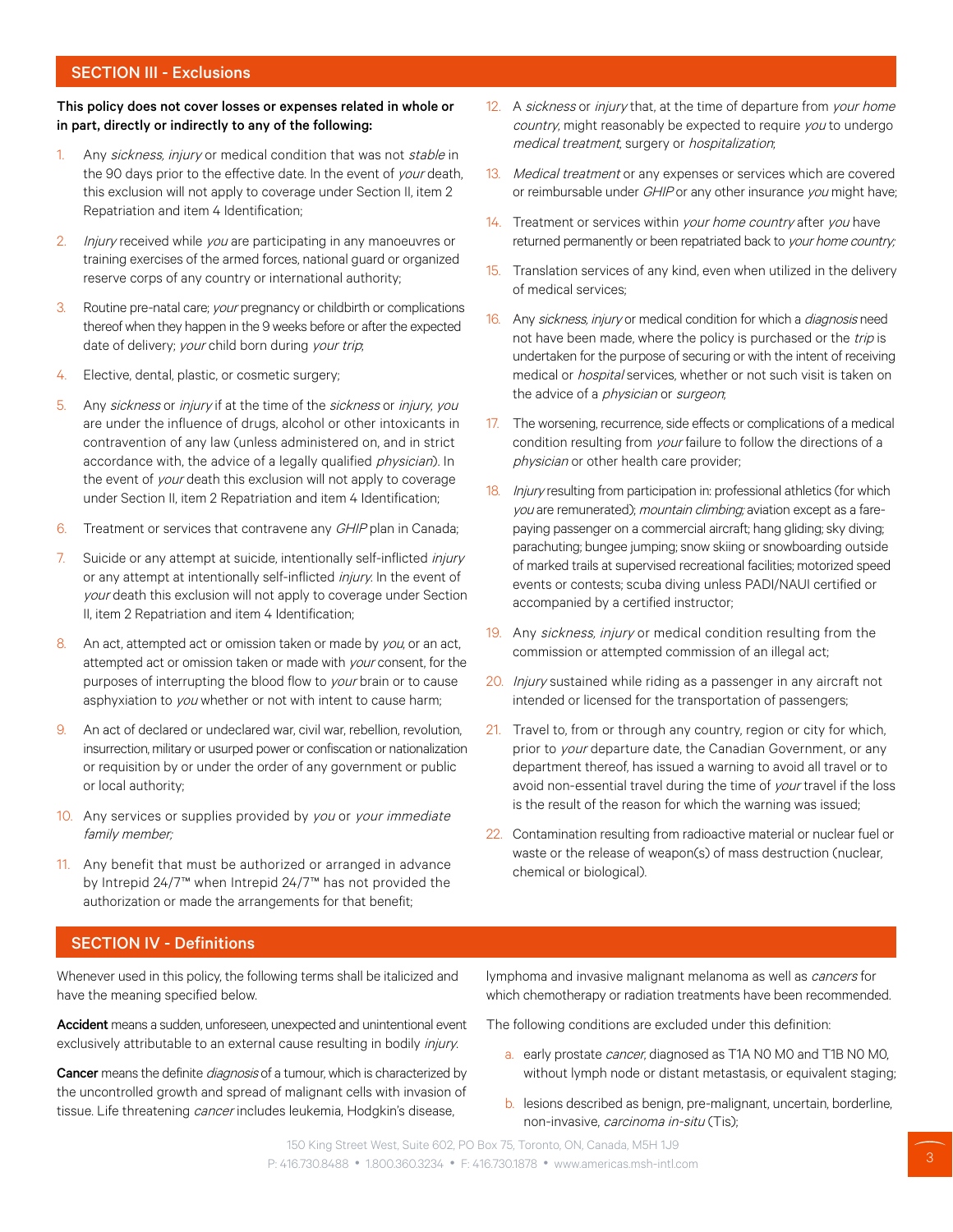- c. pre-malignant lesions, benign tumours or polyps;
- d. malignant melanoma skin cancer other than invasive malignant melanoma greater than 0.75 mm, unless it is ulcerated or is accompanied by lymph node or distant metastasis;
- e. any non-melanoma skin *cancer*, without lymph node or distant metastasis;
- f. any tumour in the presence of any Human Immunodeficiency Virus (HIV);
- g. stage A colon cancer;
- h. basal cell carcinoma and squamous cell carcinoma of the skin that have not *metastasized*.
- i. papillary thyroid cancer or follicular thyroid cancer, or both, that is less than or equal to 2 cm in greatest diameter and classified as T1, without lymph node or distant metastasis;
- j. chronic lymphocytic leukemia classified less than Rai stage 1; or
- k. stage 1 Hodgkin's disease (unless requiring chemotherapy and/or radiation treatments).

Basal cell carcinoma means a skin *cancer* that arises in the basal cells, which are at the bottom of the epidermis (outer layer of the skin).

Carcinoma in situ means the *cancer* is superficial and has not penetrated into the organ involved.

Malignant melanoma to a depth greater than 0.75 mm means a cancerous mole which is more than 0.75 mm when measured under a microscope.

Metastasized means the spread of the *cancer* from one part of the body to another.

Squamous cell carcinoma means a skin *cancer* that arises from the upper part of the epidermis (outer layer of the skin).

Chaperone means an individual who is temporarily visiting Canada for the purposes of accompanying one or more international students to monitor their behaviour and/or to ensure their safety at a *participating* educational institution.

Common Carrier means any person or agency publicly engaged in the business of transporting passengers by land, water, or air for profit. Common carriers include railroads, steamships, airlines, buses, and taxis where passengers are charged a fare.

Coverage Period means the period of time that you are insured under the policy, starting from 12:01 a.m. on the effective date of coverage and ending at 11:59 p.m. on the expiry date of coverage.

Critical Illness means any of the following when newly diagnosed during the coverage period. cancer, stroke, heart attack, multiple sclerosis, loss of sight, severe burns, psychological, mental or emotional disorders requiring hospitalization and long term treatment, permanent cognitive impairment, paralysis, or kidney failure.

Dentist means a practitioner of dentistry lawfully qualified and licensed to practice in the jurisdiction in which they have provided the services or supplies for which the charges are incurred.

Dependent Child(ren) means unmarried persons residing with you and dependent on you for support if you are their parent/legal guardian, and who are:

- a. at least 15 days old and under 21 years of age; or
- b. under 26 years of age and a full-time student; or
- c. of any age over 15 days old and have a mental or physical impairment.

Diagnosis means your written *diagnosis* by a *physician* practicing medicine in Canada, and specializing in the particular area of medicine for the condition. The date of *diagnosis* shall be the date the *diagnosis* is established by the *physician* and supported by but not limited to: medical records, x-ray, MMP1-2, or haematological or ultrasonic test when applicable.

Should a *diagnosis* occur outside of Canada, a medical assessment and confirmation of the *diagnosis* must be made upon your return to Canada.

Emergency means an unexpected and unforeseen sickness or injury occurring during the *coverage period* requiring immediate *medical* treatment for the relief of acute pain or suffering which cannot be delayed until you return to your home country. Intrepid 24/7™ will declare end of emergency after its medical team has determined that you are fit to travel or return to your home country.

GHIP (Government Health Insurance Plan) means the health insurance coverage that Canadian provincial or territorial governments provide for their residents.

Heart Attack (Myocardial Infarction) means the definite diagnosis of the death of a portion of the heart muscles, resulting from the blockage of one or more coronary arteries due to atherosclerotic heart disease. The *diagnosis* must be based on all of the following criteria occurring at the same time:

- a. new episode of typical chest pain or equivalent symptoms,
- b. new electro-cardiographic (ECG) changes indicative of an acute myocardial infarction and
- c. biochemical evidence of myocardial necrosis (heart muscle death) including elevated cardiac enzymes and/or troponin.

Exclusions: No benefit is payable for:

- a. Elevated biochemical cardiac markers resulting from an intra-arterial cardiac procedure including, but not limited to, coronary angiography and coronary angioplasty, in the absence of new Q waves;
- b. lesser acute coronary syndromes including unstable angina and acute coronary insufficiency; or
- c. an incidental finding of ECG changes suggesting a prior myocardial infarction that do not meet the definition of a heart attack as described above.

Home Country means the country where you maintained a permanent residence prior to entry into Canada.

#### Hospital means an establishment which:

a. holds a license as a *hospital* (if licensing is required in the jurisdiction);

150 King Street West, Suite 602, PO Box 75, Toronto, ON, Canada, M5H 1J9 P: 416.730.8488 • 1.800.360.3234 • F: 416.730.1878 • www.americas.msh-intl.com 4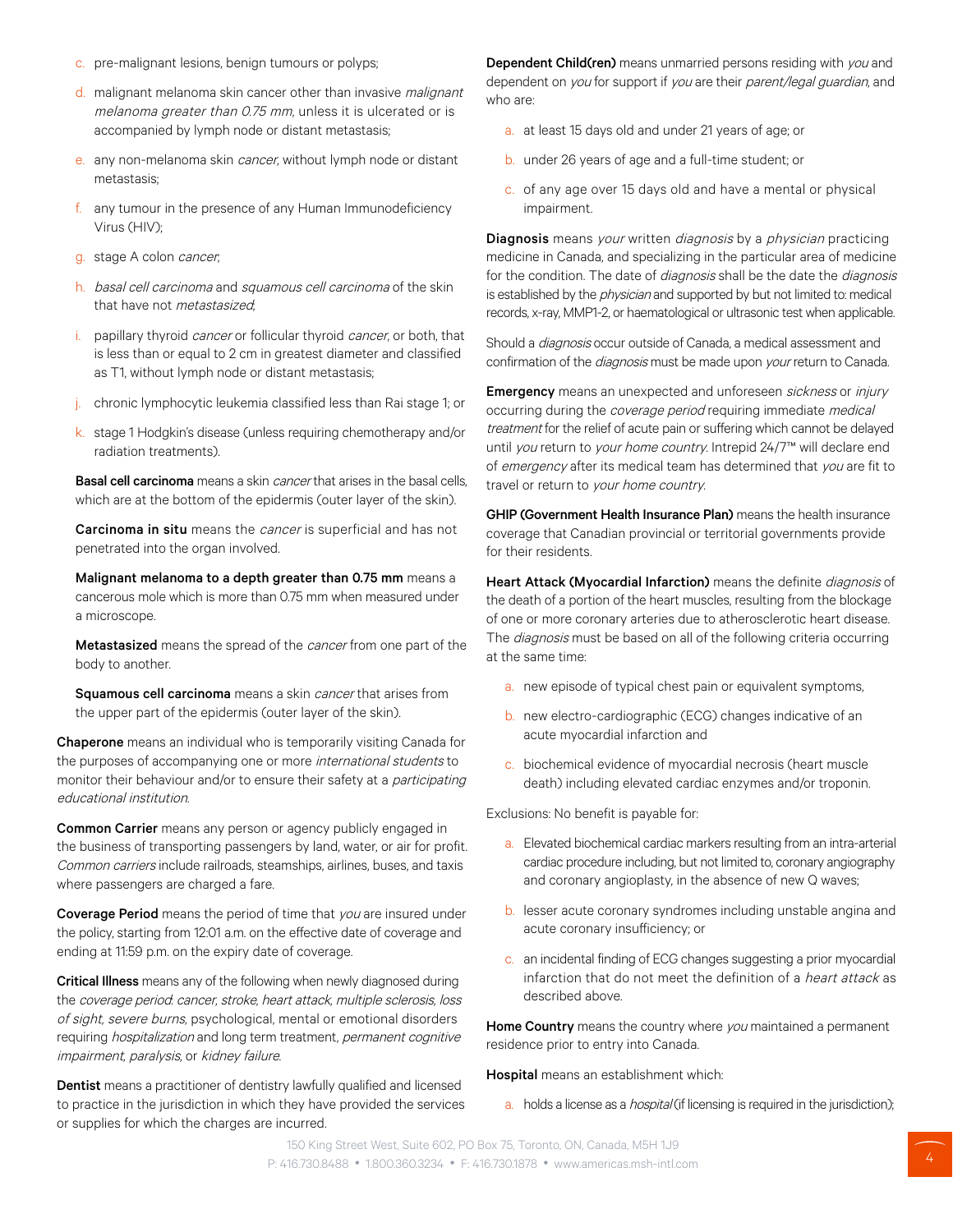- b. operates primarily for the reception, care and treatment of sick, ailing or injured persons as in-patients;
- c. provides 24 hour a day nursing service by registered or graduate nurses;
- d. has a staff of one or more *physicians* available at all times;
- e. provides organized facilities for diagnosis, and major medical surgical facilities;
- f. is not primarily a clinic, nursing, rest or convalescent home or similar establishment; and
- g. is not, other than incidentally, a place for the treatment of alcohol or drug addiction

Hospitalized or Hospitalization means you occupy a hospital bed for more than 24 hours for *medical treatment* and for which admission was recommended by a *physician* when *medically necessary*.

Immediate Family Member means your spouse, parent/legal guardian (includes stepparent), brother or sister (includes stepbrother or stepsister), child (including legally adopted child or stepchild), brother-in-law, sister-in-law, son-in-law, daughter-in-law, mother-in-law or father-in-law.

Injury means bodily damage or harm, sustained by you, directly resulting from an *accident* that occurs while your coverage under this policy is in force and requires emergency medical treatment.

Insured or Insured Person means a person for whom insurance is in force under this policy and who is on file/declared with the plan administrator.

Insurer means certain Lloyd's Underwriters who provide this insurance.

International Student means a student enrolled in and attending classes in an educational program at a *participating educational institution.* 

Kidney Failure means a definite *diagnosis* of chronic irreversible failure of both kidneys to function, as a result of which either regular haemodialysis, peritoneal dialysis or renal transplantation is initiated.

Loss of Sight means the diagnosis of total and irreversible loss of sight in both eyes, as confirmed by an ophthalmologist:

- a. the corrected visual acuity must be 20/200 or less in both eyes; or
- b. the field of vision must be less than 20 degrees in both eyes.

Medical Treatment means any reasonable medical, therapeutic or diagnostic procedure that is *medically necessary* and prescribed by a *physician* including prescribed medication, reasonable investigative testing, hospitalization, surgery or other prescribed or recommended treatment directly related to the sickness, injury or symptom.

Medically Necessary means the services or supplies provided by a hospital or physician, licensed dentist or other licensed provider that are required to identify or treat your sickness or injury and that are defined as follows:

- a. consistent with the symptom or diagnosis and treatment of your sickness or injury;
- b. appropriate with regard to standards of good medical practice;
- c. not solely for the convenience of you, a physician or surgeon or other licensed provider; and
- d. when applied to the care of an in-patient, it further means that your medical symptoms or conditions require that the services cannot be safely provided as a *hospital* outpatient.

Multiple Sclerosis means a definite *diagnosis* by a neurologist of at least one of the following:

- a. 2 or more separate clinical attacks, confirmed by modern imaging technology (MIT) of the nervous system, showing multiple lesion of demyelination;
- b. well-defined neurological abnormalities persisting for a continuous period of at least 180 days, confirmed by (MIT) of the nervous system, showing multiple lesion of demyelination; or
- c. a single attack confirmed by repeated (MIT) of the nervous system, showing multiple lesions of demyelination that have developed at intervals of at least one month apart.

Paralysis means the definite diagnosis of the complete and permanent loss of muscle function of 2 or more limbs, as a result of *injury* or disease to the nerve supply of those limbs for a continuous period of 180 days following the precipitating event, during which time there has been no sign of improvement. All psychiatric related causes are specifically excluded.

Parent/Legal Guardian means the natural or adoptive parent, or another adult, who is responsible for the care of, and lives at the same residential address as, an international student under the age of 18.

Participating Educational Institution means a school, college, university, or other recognized Canadian institution of learning which has been fully accredited (if required) in accordance with applicable law and regulations and has agreed to participate in the International Student Emergency Transportation and Repatriation Plan.

Permanent Cognitive Impairment means the definite *diagnosis* by a specialist of at least one of the following areas of cognitive function for a continuous period of 180 days with no expectation of recovery:

- a. aphasia (as disorder of speech); or
- b. apraxia (difficulty performing familiar tasks); or
- c. agnosia (difficulty recognizing objects); or
- d. disturbances in executive functioning (inability to think abstractly and to plan, initiate, sequence, monitor and stop complex behaviour) which is severe enough to interfere with daily life or independent function.

Physician or Surgeon means a medical doctor, other than you or an *immediate family member*, who is licensed to administer *medical* treatment and prescribe drugs in the jurisdiction where they provide medical services.

Plan Administrator means MSH International (Canada) Ltd.

Reasonable and Customary means the amount usually charged for treatment, services or supplies to provide an appropriate level of care given the severity of the sickness or injury being treated, in the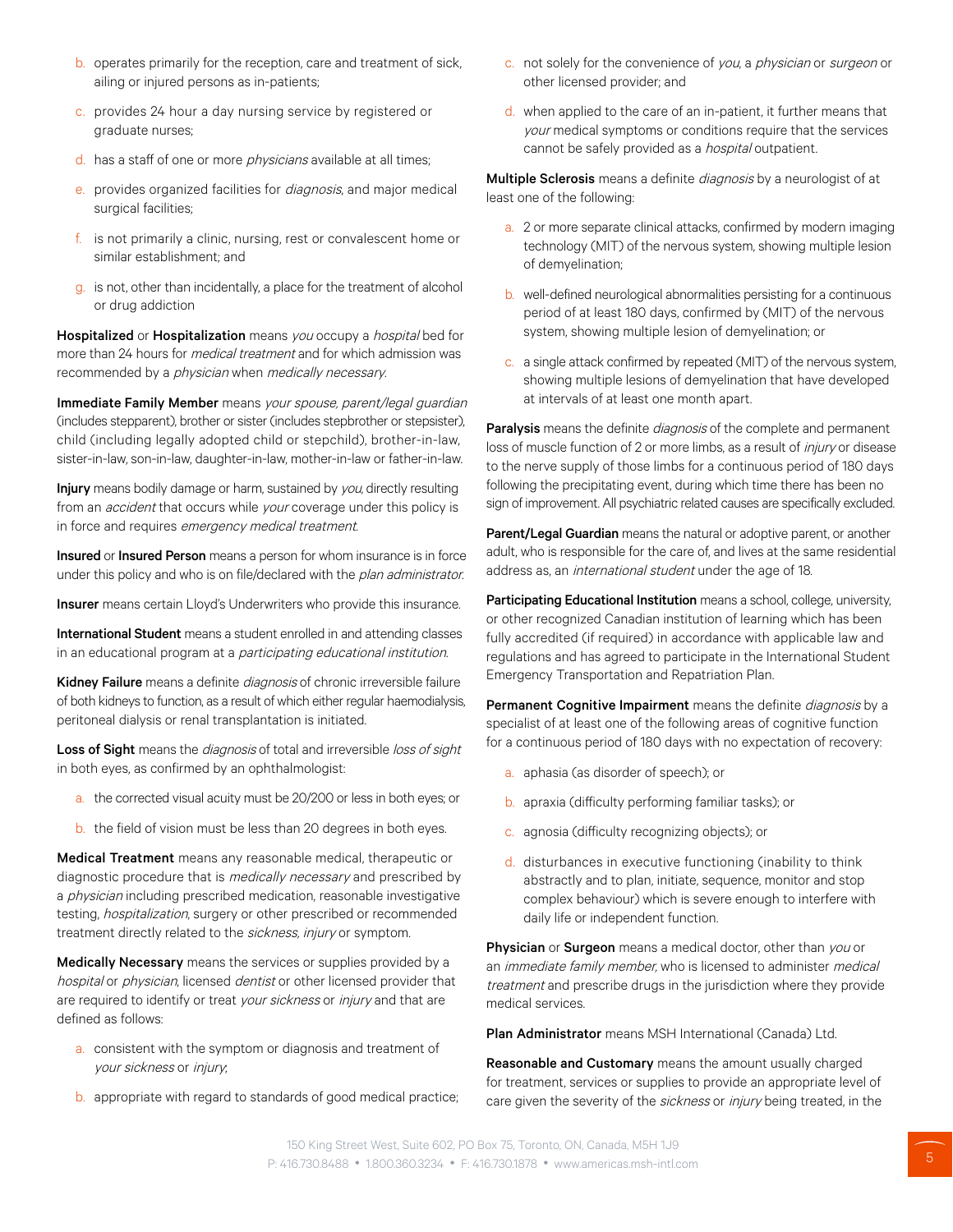geographical location where the treatment, services or supplies are being provided.

Severe Burns means the diagnosis by a plastic surgeon of a third degree burn covering at least 20% of the surface area of your body.

Sickness means the sudden and unforeseen onset or deterioration of illness or disease that occurs while your coverage under this policy is in force and requires emergency medical treatment.

Spouse means either the person who is legally married to you or who has been living with you for at least 12 months in a conjugal relationship and is represented as your spouse or partner.

Stable means the existing medical condition is not worsening and there has been no alteration<sup>\*</sup> in any medication for the condition or its usage or dosage, nor any medical treatment prescribed or recommended by a *physician* or received, during the 90 day period prior to the policy's effective date.

\*Alteration includes a new medication, stopped medication, increase or decrease in medication, but does NOT include changes between brandname and generic versions of drugs with the same active ingredient and dosage, or routine adjustments of maintenance medications such as insulin, Coumadin or Warfarin.

Stroke means the definite diagnosis by a neurologist of the death of brain tissue caused by intra-cranial thrombosis, embolism or haemorrhage from an extra-cranial source. The *diagnosis* must be based on all of the following:

a. sudden acute onset of new neurological symptoms;

### SECTION V - General provisions and limitations

#### Pre-Approval Requirements

Intrepid 24/7™ must approve in advance any expenses paid for benefits under this policy. before any expenses are incurred. It remains your responsibility to contact Intrepid 24/7™ for approval or someone acting on your behalf. If such services are not pre-approved, claims will be assessed as per the terms and conditions of the policy, and if approved, reimbursed at 80% of all eligible expenses up to the policy limits and maximum. The approval must be provided by us before any expenses are incurred and Intrepid 24/7™ may contact us.

#### Clerical Error

Clerical error on our part or on the part of the plan administrator in the keeping of records for furnishing of information shall not void any *insured* person's insurance otherwise validly in force, provided the proper permium remittance is made, nor shall it continue any *insured person's* insurance otherwise validly terminated under the terms of the policy.

#### Applicable Law

This contract of insurance is governed by the laws of the province or territory where this policy was issued. Any legal proceeding by you, your heirs or assigns shall be brought in the courts of the province or territory where this policy was issues.

- b. new objective neurological deficits on clinical examination persisting continuously for at least 60 days following the diagnosis; and
- c. new findings on CT scan or MRI, if done, consistent with the clinical diagnosis.

This definition specifically excludes:

- a. Transient Ischemic Attacks (TIA's);
- b. Intracerebral vascular events due to trauma; or
- c. lacunar infarcts which do not meet the definition of stroke as described above.

Teacher means an individual in the education profession who is temporarily visiting Canada for the purposes of accompanying one or more international students and/or whose visit is sponsored by a participating educational institution as part of a cultural exchange or similar program.

Terminal Illness means you have a condition that is cause for the *physician* to estimate that you have less than 6 months to live.

Trip means a journey undertaken by you which commences when you depart your home country and ends when you return to your home country.

You, Your means the *insured person.* 

#### Other Insurance

Benefits under this policy are payable in excess of those available under any other similar plans or insurance policies, or contracts, or *government* health insurance plans, or any private, public, provincial or territorial automobile insurance plan, providing hospital, medical or therapeutic coverage or benefits, or any other third part liability insurance in force. You may not claim or receive in total more than 100% of the loss caused by the insured event.

#### Time limit for recovery of insurance money

Every action or proceeding against the *insurer* for the recovery of insurance money payable under the contract is absolutely barred unless commenced within the time set out in the Insurance Act or the provincial or territorial legislation that applies to this policy.

#### Refunds

In the event that you have cancelled your trip, you have been denied entry to Canada, or that you return permanently to your home country. you shall be entitled to a pro-rata refund of the unused portion of the insurance premium you have paid, provided that no claims have been or will be submitted under this policy. Refunds will be subject to any applicable refund rules of the participating educational institution and/ or a \$25 administration fee.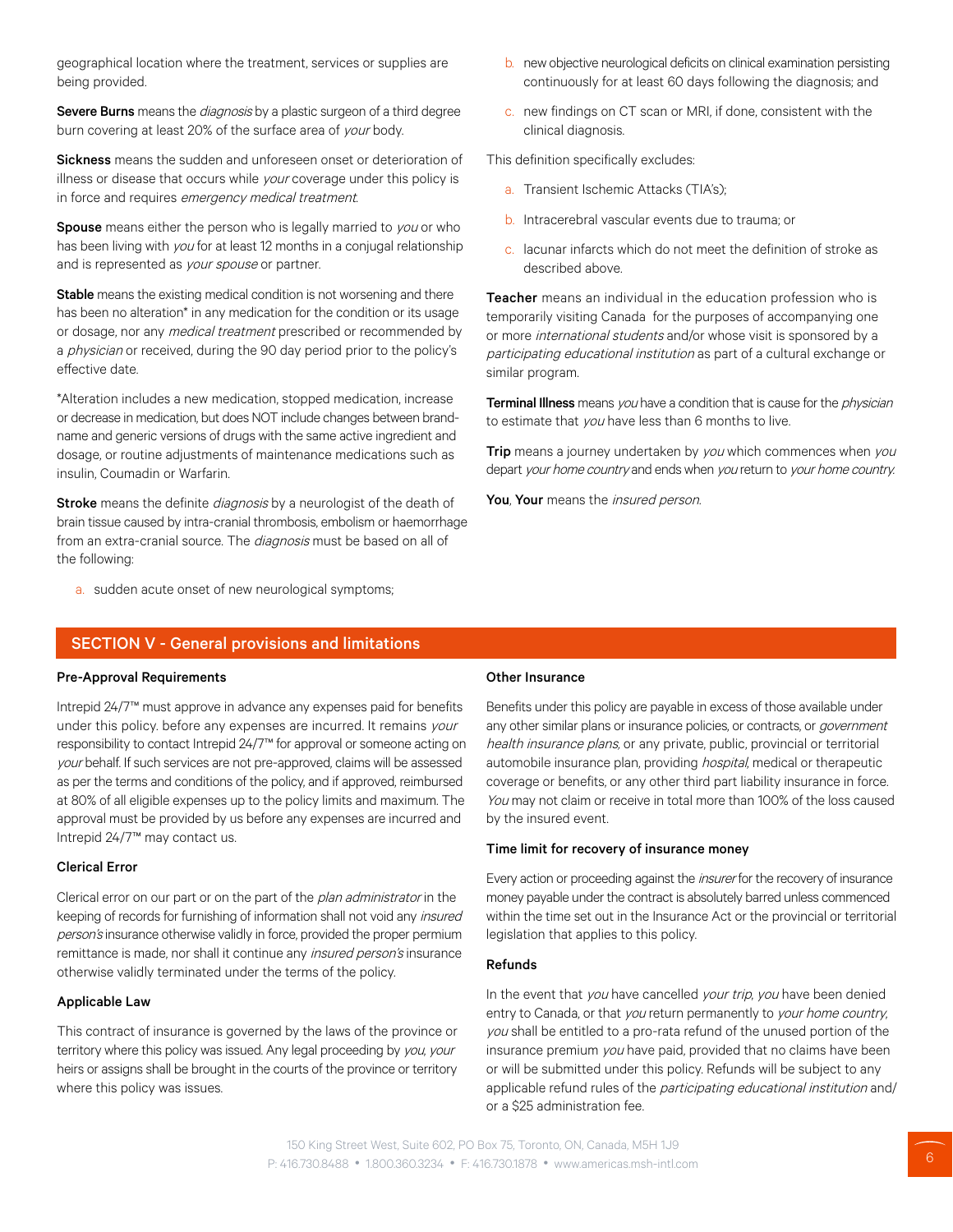#### Premiums

This policy is provided for the coverage period, provided that premiums are paid. For subsequent coverage periods a new policy can be purchased, subject to the rate table in effect at the time of the purchase.

## SECTION VI - Statutory conditions

## The Contract

The application, this policy, any document attached to this policy when issued and any amendment to the contract agreed on in writing after this policy is issued constitute the entire contract and no agent has authority to change the contract or waive any of its provisions.

#### Waiver

The insurer is deemed not to have waived any condition of this policy, either in whole or in part, unless the waiver is clearly expressed in writing signed by the *insurer*.

#### Copy of application

The *insurer* must, upon request, furnish to the *insured* or to a claimant under the contract a copy of the application.

#### Material facts

No statement made by you at the time of enrolment for this policy can be used in defense of a claim under or to avoid this policy unless it is in the application or any other written statements or answers given as evidence of insurability.

#### Notice and proof of claim

The *insured*, or a beneficiary entitled to make a claim, or the agent of any of them, shall,

- a. give written notice of claim to the *insurer*,
	- i. by delivery thereof, or by sending it by registered mail to the head office or chief agency of the *insurer* in the province, or
	- ii. by delivery thereof to an authorized agent of the *insurer* in the province,

not later than 30 days from the date a claim arises under the contract on account of an *accident, sickness* or disability;

- b. within 90 days after the date a claim arises under the contract on account of an accident or sickness, furnish to the insurer such proof as is reasonably possible in the circumstances of:
	- i. the happening of the *accident* or the start of the *sickness*,
	- ii. the loss caused by the *accident* or sickness,
	- iii. the right of the claimant to receive payment,
	- iv. the claimant's age, and
	- v. if relevant, the beneficiary's age; and

if so required by the *insurer*, furnish a satisfactory certificate as to the cause or nature of the *accident, sickness* or disability for which claim may be made under the contract and as to the duration of such sickness or disability.

#### Failure to give Notice or Proof

Failure to give notice of claim or furnish proof of claim within the time required by this condition does not invalidate the claim if

- a. the notice or proof is given or furnished as soon as reasonably possible, and in no event later than 1 year after the date of the accident or the date a claim arises under the contract on account of sickness or disability, and it is shown that it was not reasonably possible to give the notice or furnish the proof in the time required by this condition, or
- b. in the case of death of the person insured, if a declaration of presumption of death is necessary, the notice or proof is given or furnished no later than one year from the date a court makes the declaration.

#### Insurer to Furnish Forms for Proof of Claim

The insurer shall furnish forms for proof of claim within 15 days after receiving notice of claim, but if the claimant has not received the forms within that time the claimant may submit their proof of claim in the form of a written statement of the cause or nature of the *accident, sickness* or disability giving rise to the claim and of the extent of the loss.

#### Rights of Examination

As a condition precedent to recovery of insurance money under the contract,

- a. the claimant must give the *insurer* an opportunity to examine the person of the person insured when and as often as it reasonably requires while the claim is pending, and
- b. in the case of death of the person insured the *insurer* may require an autopsy, subject to any law of the applicable jurisdiction relating to autopsies.

#### When Moneys Payable

All money payable under this contract shall be paid by the *insurer* within 60 days after it has received proof of claim.

#### Limitation of Actions

An action or proceeding against the *insurer* for the recovery of a claim under this contract shall not be commenced more than one (1) year after the date the insurance money became payable or would become payable if it had been a valid claim.